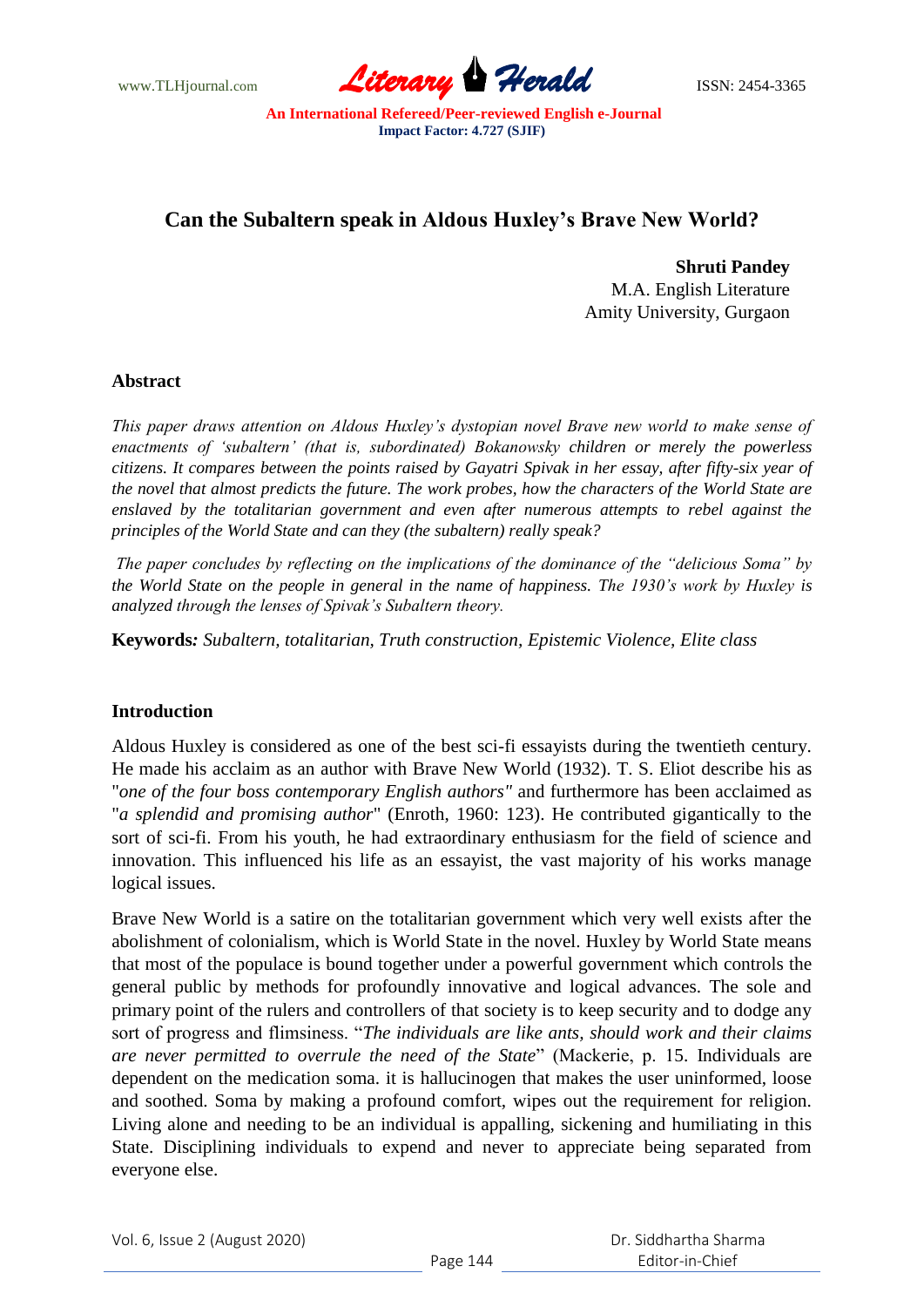

Gayatri Chakravorty Spivak was born on February 24th 1942, is an Indian literary theorist who came in excrescence through her translation of Derrida's Of Grammatology. She likes to call herself "a practical Marxist feminist deconstructuralist" She notes the integral role that imperialism, significantly Britain's imperialist history, plays a major however unacknowledged role in literature. She additionally believed that study of imperialism can facilitate expand on the segmentation and "worlding" of the Third World. Spivak, further, criticizes early Western, American feminist literature as making divisions between "First World" and "Third World" feminist movements, likewise because the obsession with individual "strong women" that ignores the worldwide effects of colonialism. In the essay "Can the Subaltern Speak?", which was published in the journal Wedge in 1985 then reprinted in 1989 she acuminates on the philosophical and historical factors that hindered the chance of being heard for those who inhabit the periphery. In Marxist theory, the civil sense of the term subaltern was first employed by Antonio Gramsci (1891–1937).

### **HEGEMONY: In the text World state talks about banning info (books)**

Hegemony is a mode of exercising non-coercive authority, convincing the entire population that the interest of ruling class is the interest of the entire population. Marxist critics are the earliest to explain the potential for exploitation in a highly organized State. They, also, clarify how it is accomplished in their ideas of authority and interpellation. Mastroianni clarifies Gramsci's idea of authority as follows:

*Gramsci defines hegemony as a form of control exercised by a dominant class, in the Marxist sense of a group controlling the means of production…For Gramsci, the dominant class of a Western European nation of his time was the bourgeoisie, defined in the Communist Manifesto as "the class of modern Capitalists, owners of the means of social production and employers of wage-labor.*

Accordingly, the current study manages the precepts of Marxism while investigating, and deciphering select writings. While, Spivak's work investigates "*the edges at which disciplinary talks separate and enter the universe of political organization*" (SR). She grills the governmental issues of culture from a minimal viewpoint ("outside") while keeping up the privileges of an expert situation inside the authority. Through deconstruction she turns domineering accounts back to front, and as a third world ladies in a place of benefit in the American institute, she brings the outside in.

In Brave New World, a focal story tension. It travels account and oppressed world, conflicted between two opposing driving forces: story and spectacle, and verbal portrayal. A utopia is, by definition, nowhere, a static world suspended in space and outside of history. Huxley's tragic social order have accomplished a terrible balance and homogeneity. The planetary saying of Brave New World is "Strength," and the general public farces progress by expending perpetually just to remain in one spot.

*"History is more or less bunk."*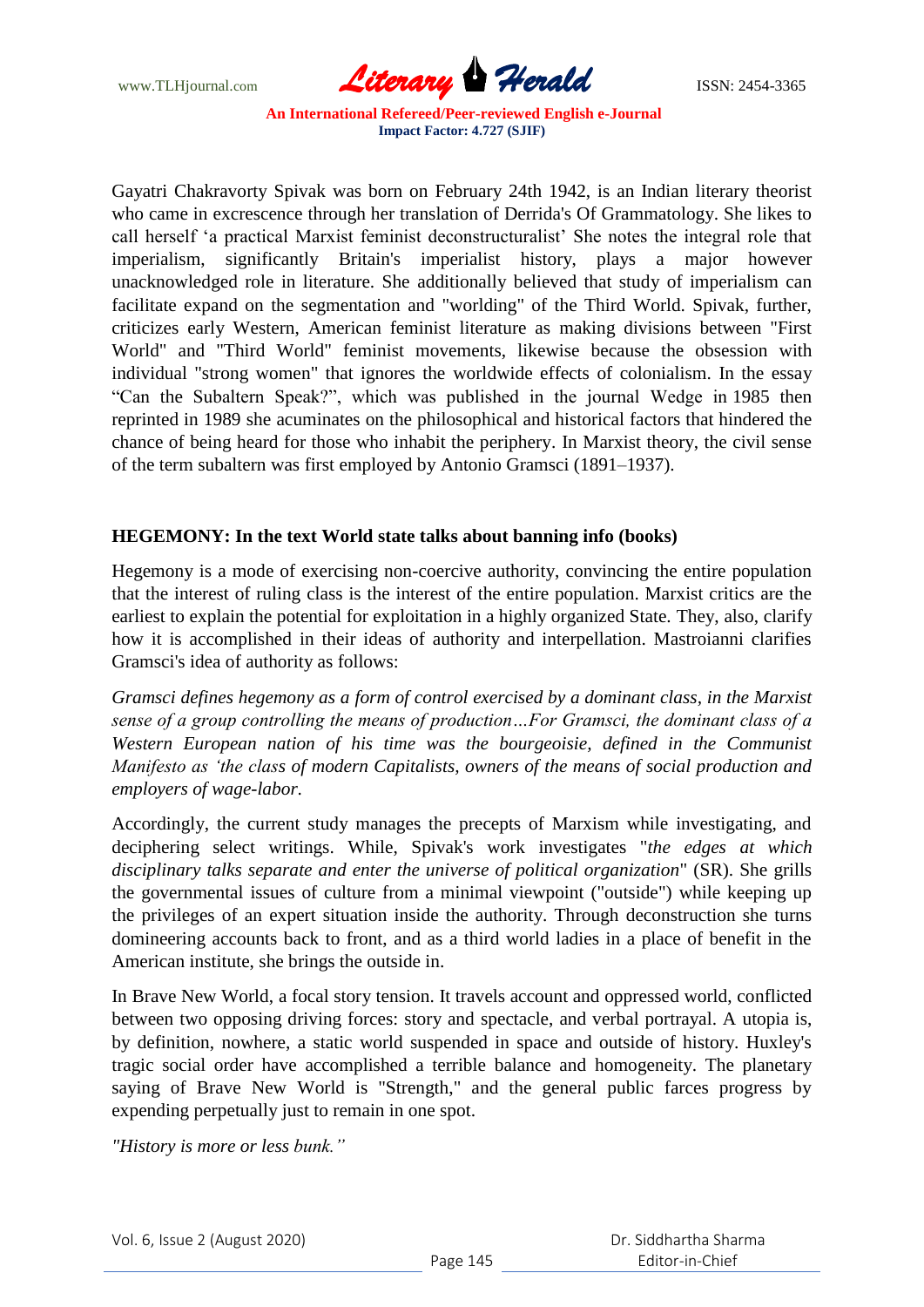www.TLHjournal.com **Literary Herald Herald** ISSN: 2454-3365

Marxist scholarly reactions recognize the requirement for making attention to achieve social change. Such mindfulness is turned away by the Controllers of Huxley's conjured up universe by keeping the residents from accomplishing genuine information. The World Controllers guarantee that, by no means, the information on the past, or the smartness of people decondition the residents. Accordingly, it's just the World Controllers who have access to the books that feature the estimations of the past becoming the overseers of all information which is taboo for others to know.

# **TRUTH CONSTUCTION**

Spivak in "Can the Subaltern Speak?", argues that Thompson by stating that

*"white men, seeking to save brown women from brown men, impose upon those women a greater ideological constriction by absolutely identifying, within discursive practice, goodwifehood with self-immolation on the husband"s pyre" (305)*

has made the entire situation rather complicated and much worse. The British rulers in India attempted to stop the act of sati in order to legitimize government as a piece of their enlightening strategic. Such a case reaches the pushing of the Hindu woman's voice, which is as of now dislodged on to her dead spouse's burial service fire in the conventional Hindu strict codes … Rather than protecting the women's organization, be that as it may, the British frontier organization utilized the body of the widow as an ideological fight ground for pioneer power. In doing so the British had the option to legitimize expansionism, or the precise abuse and assignment of domain, as a socializing strategic. In both the Hindu and British conversations of widow penance, the voice and political office of the lady is altogether curbed from legitimate verifiable talk and political portrayal. She also criticizes Edward Thompson"s Suttee for two clear reasons: above all else "Thompson"s finessing of the word sati as "faithful" in the absolute first sentence of the book" and the subsequent one is for Thompson"s acclaim for General Charles Hervey"s remain on this topic that " *brings out the pity of a system which looked only for prettiness and constancy in woman "* (305).

Brave New World presents a nightmarish world where people are chemically conditioned, and later through sleep-teaching, to accept the superiority of the ruling class and inferiority of their own social status without questioning. It enables the government to do whatever it wants without facing any kind of agitation from the masses. Mustapha Mond asserts that at first government used force to make people accept their social status but later by the process of conditioning and hypnopaedia and destruction of the past. This is how Huxley shows it in the novel:

*Eight hundred Simple Lifers were mowed down by machine guns at Golders Green … In the*  end, the Controllers realised that force was no good. "The slower but infinitely surer *methods of ectogenesis, neo-Pavlovian conditioning and hypnopaedia … The discoveries of Pfitzner and Kawaguchi were at last made use of. An intensive propaganda against viviparous reproduction … Accompanied by the campaign against the Past; by the closing of museums, the blowing up of historical monuments" (luckily most of them had already been*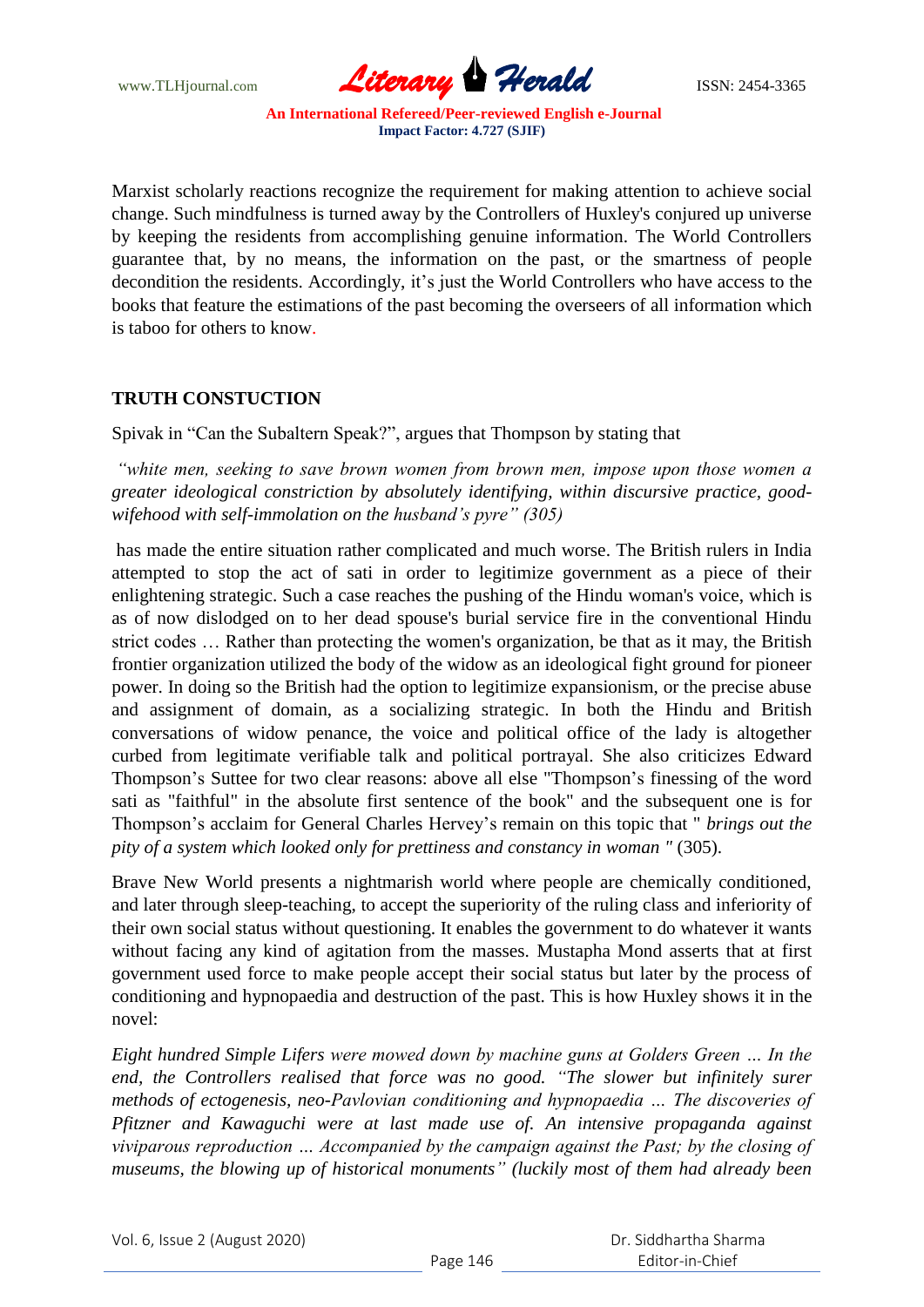

*destroyed during the Nine Years" War); by the suppression of all books published before A.F.150. (52-53)*

Huxley's point is that ethical instruction requires no real reasoning. The beneficiaries of hypnopaedia are not learning; they are being modified as if they are robots.

### **ELITE: Power Structure**

European colonizers, also dominant indigenous groups, who had access to hegemony either through the access to colonial government or western education. In this text doctors have come up with a process in order to mimic and help their master.

The binary restrictions prompted the formation of racial separation between the white pioneers and the locals. The alleged local elites attempted to recognize themselves with the white pilgrims and the issue turned into even more convoluted. The white pioneers exploited this circumstance in misusing the nation. They held hands in executing different projects to menace the local subalterns. So as to do the smooth working of the considerable number of exercises, the white colonialists upheld the strategy of "Divide and Rule. " The native elites extended their whole-hearted support to the white settlers in suppressing the insurgency of the subalterns.

Concentration of power among elites is favourable if elites act as dutiful agents for society as their principal. The stability of the World State in Huxley"s Brave New World is preserved only by its rigid class structure, comprising five classes- Alpha, Beta, Gamma, Delta, and Epsilon. Each divided section is elite, and vain, accepting that it is the best. The World State, in this manner, prevails with regards to making counterfeit solidness. The World State leads the individuals compelling them to acknowledge their economic wellbeing with no contradiction. In the novel, Mond, the Controller of the World State, says that in the cultivated world, no one needs to hold up under upsetting things, or get things done all alone, as such activities will agitate the social request.

# **EPISTEMIC VIOLECE**

Michel Foucault has originally developed the idea of the episteme in Western thought in History of Madness and continued its exploration in The Order of Things. According to him, the anonymous codification and structure which determines the knowledge formation of a given epoch is an episteme. Whereas, Gayatri Chakravorty Spivak in her influential essay "Can the Subaltern Speak?" presented in the postcolonial studies the concept Epistemic Violence.

Western academic thinking was supporting their economic interests. Thus, knowledge is like a commodity exported from Europe to the third world countries. Or even contemporary politics in the world is no different than the imperial-raj, as it suggests handing over guns to each of their citizen for their "safety" and people are falling for this *revolutionary* idea of safer world.

Vol. 6, Issue 2 (August 2020)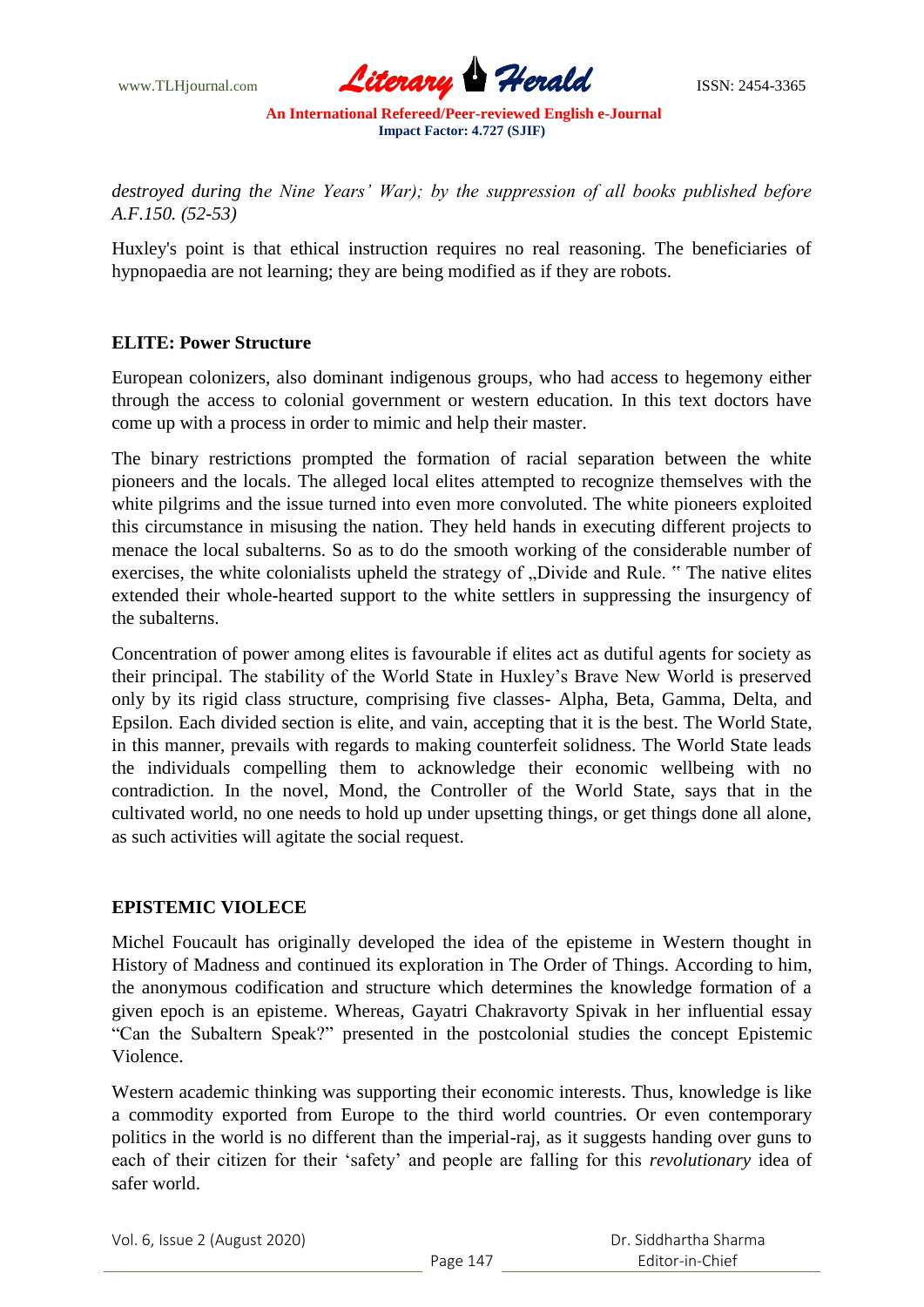

We can compare Soma from the book with the American idea of providing guns to every one as an action in order to provide safety to everyone irony is that crime rates have rather increased.

In this work, there aren't any type of alcoholic drinks or tobacco. People never drink, or use drugs of any type apart from "soma" (the official drug of the World State) for inducing 'seeming' happiness. Whenever someone is tensed, they would swallow one or two tablets of "soma". It is not thought of non-public vice, rather a political establishment. "Soma" is easiest tools in the armoury of the World Controllers for an overall control over the masses.

The deliberate sedating of people for the benefit of the State was a fundamental board in the arrangement of the World Controllers. The day by day soma proportion was a protection against individual maladjustment, social turmoil, and the spread of rebellious thought. Religion is the opium of the individuals, Karl Marx announced. In the Brave New World, this circumstance was switched. Opium, or rather soma, was the individuals' religion. Just like the religion, the drug had capacity to comfort and redress, it called up dreams of another, better world, it offered trust, reinforced confidence.

#### **Conclusion**

John in the novel, a youngster destined to a World State resident yet brought on a booking up in New Mexico (called Malpais) where antiquated practices like marriage despite everything exists. John's mom Linda is a Beta-Minus, a marginally lower position in caste structure, who got abandoned in Malpais while in the midst of a get-away. When the book starts, Bernard, a high-positioning Alpha Plus with a plan founds John. Bernard takes both John and Linda back to London, where John turns into a moment big name however, he's not having any piece of it. He assimilated the Malpais individuals' strict practices and ideas of sentimental love. Stood up to with the indulgent, torment free World State, John decides about their way of life while staying oblivious to his own weaknesses. In London, Bernard's just companion, an essayist named Helmholtz, promptly bonds with John. Bernard takes a stab at utilizing John's VIP to climb in the public eye, yet in the end the three men wind up in a difficult situation and are brought before Mustapha Mond. Passionate upheavals of any sort are hostile to society (which the three men all submit), and John's refusal to take soma is viewed as injustice. Mond exiles Helmholtz and Bernard to the Falkland Islands as discipline. John asks to go along with them, however Mond demands John stay to perceive what at last is the fate of him in London. He has a go at segregating himself in a pinnacle, cleansing himself through self-lashing. Sadly, these torments causing rehearses captivate World State residents, who rush to watch his peculiar ceremonies. When Lenina, a lady he has affections for, shows up in the enormous group, he snaps and beats her with his whip. The scene regresses into a horde blow out. Waking and recollecting everything the following day, John drapes himself in the pinnacle. Nor John's reformatory profound quality nor the World State's nonpartisan joy help mankind. And Spivak in her work portrays the conditions encompassing the self-destruction of a youthful Bengali lady that demonstrates a bombed endeavour at self-portrayal. Since her endeavour at "talking" outside ordinary male centric channels was not comprehended or